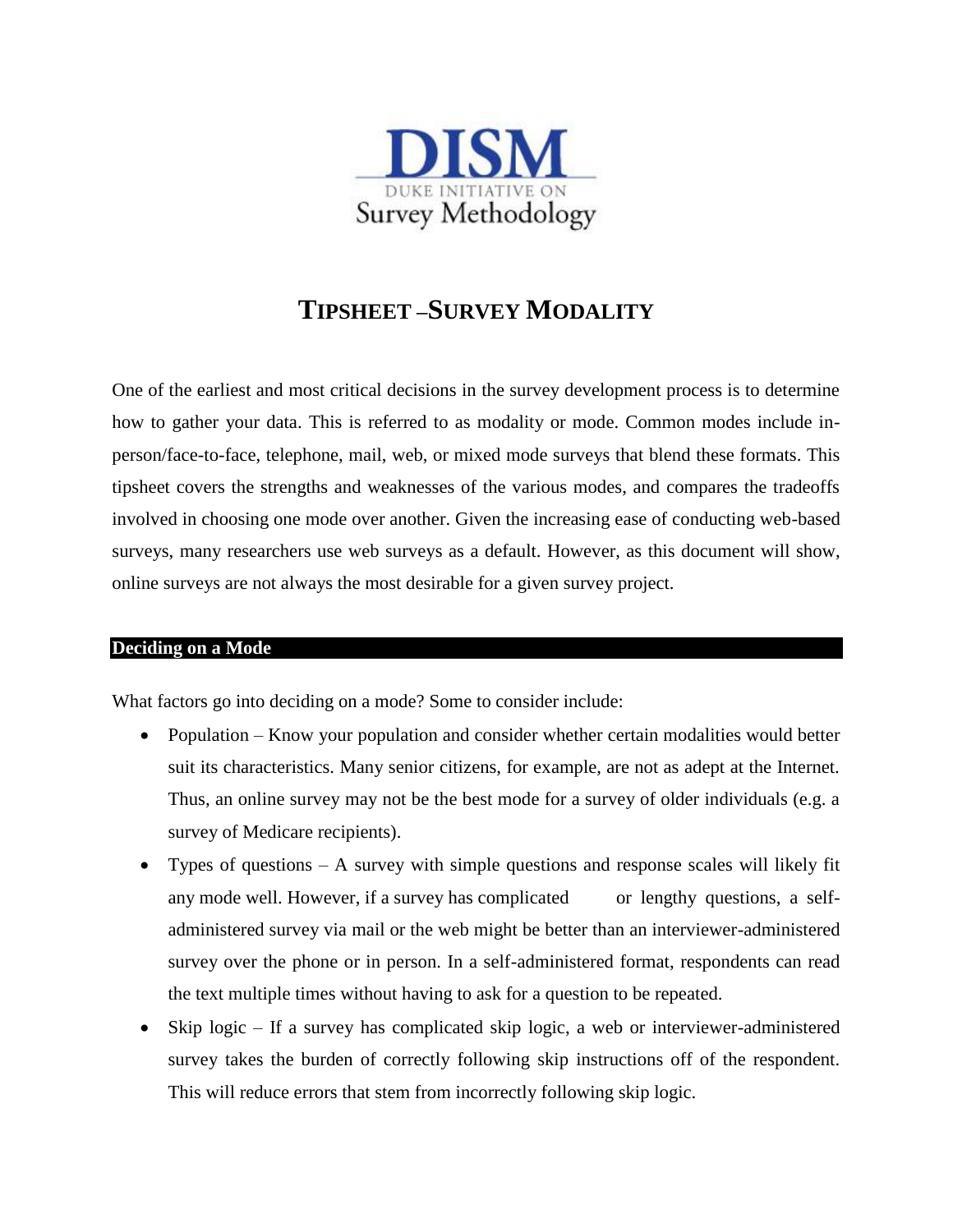- Question topics Surveys with sensitive questions might benefit from using a selfadministered format. Respondents are less likely to be influenced by social desirability bias in those modes.
- Response rate If your population is characterized by low response rates (e.g. poorer, less educated, minority, English as a second language groups, etc.), intervieweradministered surveys will typically yield higher response rates. Trained interviewers can be effective at converting refusals and encouraging respondents to complete a survey once they start it, whereas self-administered surveys place that burden on the respondent. This typically yields significantly lower response rates in mail and web surveys.
- Cost Self-administered surveys yield lower response rates and poorer data quality, but they cost less than interviewer-administered surveys that demand greater overhead and labor costs.
- Time Self-administered surveys, especially those on the web, typically have quicker turnaround time than interviewer-administered surveys.

Choosing a mode necessarily involves tradeoffs between all of these factors. If a researcher needs data quickly and at low cost, a web-based survey may be desirable even though it will yield lower response rates and poorer data quality than a phone or in-person survey where a trained interviewer can use quality control techniques to get better responses.

### **In-person/Face-to-face**

Advantages

- Generally yields highest cooperation and lowest refusal rates
- Allows for longer and more complex interviews
- Higher response quality
- Interviewer presence can be advantageous
- Multi-method data collection easier

Disadvantages

- Most costly mode
- Longer data collection period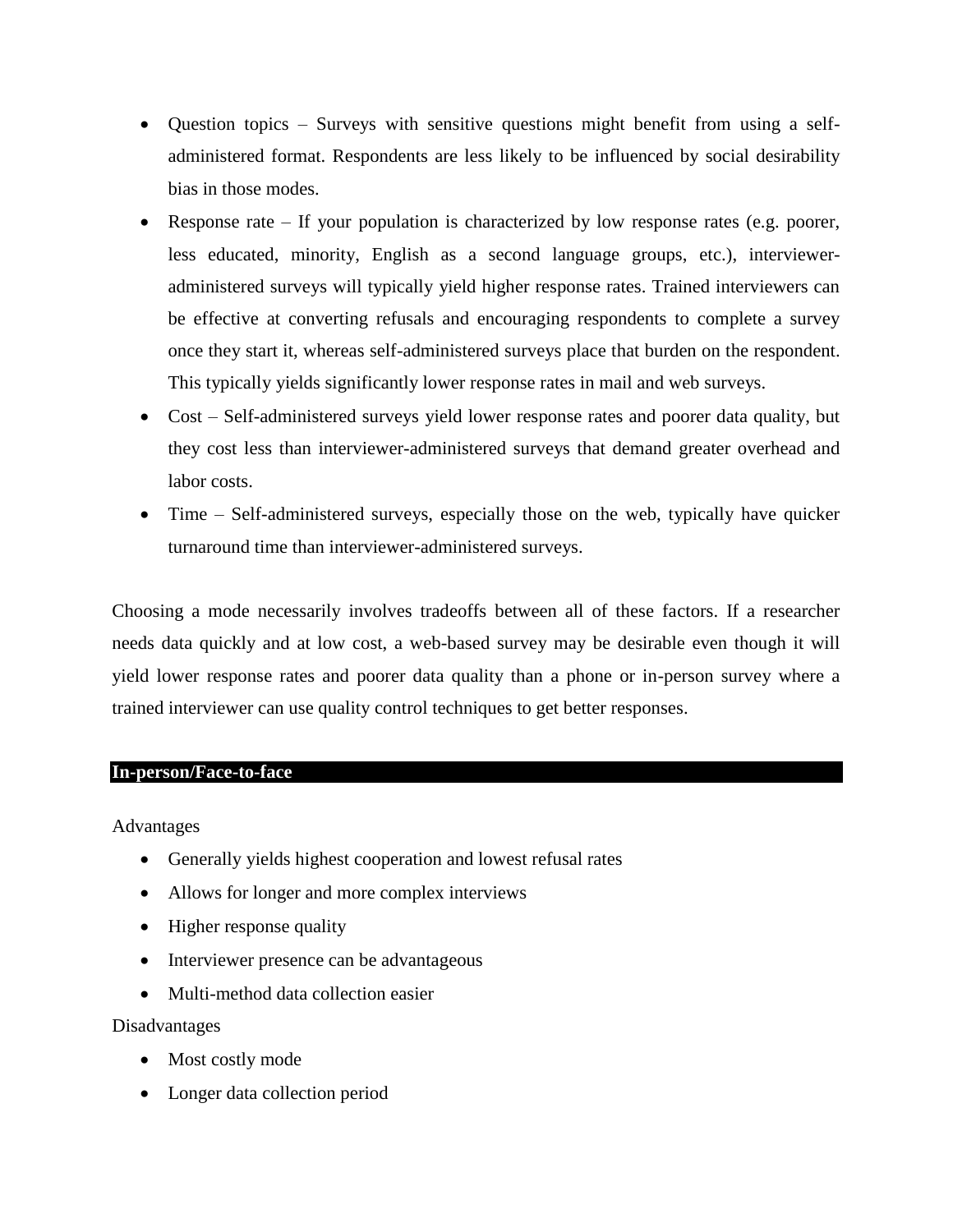• Interviewer presence can be disadvantageous

#### **Phone**

Advantages

- Less expensive than personal interviews, but still expensive
- RDD samples of the general population allow easiest sampling method
- Shorter data collection period than interviews
- Interviewer can administer standardized survey (v. mail or web)
- Better control and supervision of interviewers (v. in-person)
- Better response rate than in-person or web

#### Disadvantages

- Coverage bias
- Nonresponse bias increasing
- Questionnaire constraints
- Social desirability

#### **Mail**

Advantages

- Lower cost (v. in-person and mail)
- Less human effort needed
- Access to otherwise difficult to contact, busy populations
- Respondents can look up information or consult with others

## Disadvantages

- Difficult to obtain cooperation
- No interviewer involved
- Sampling can be difficult
- Greater need for an incentive
- Slow data collection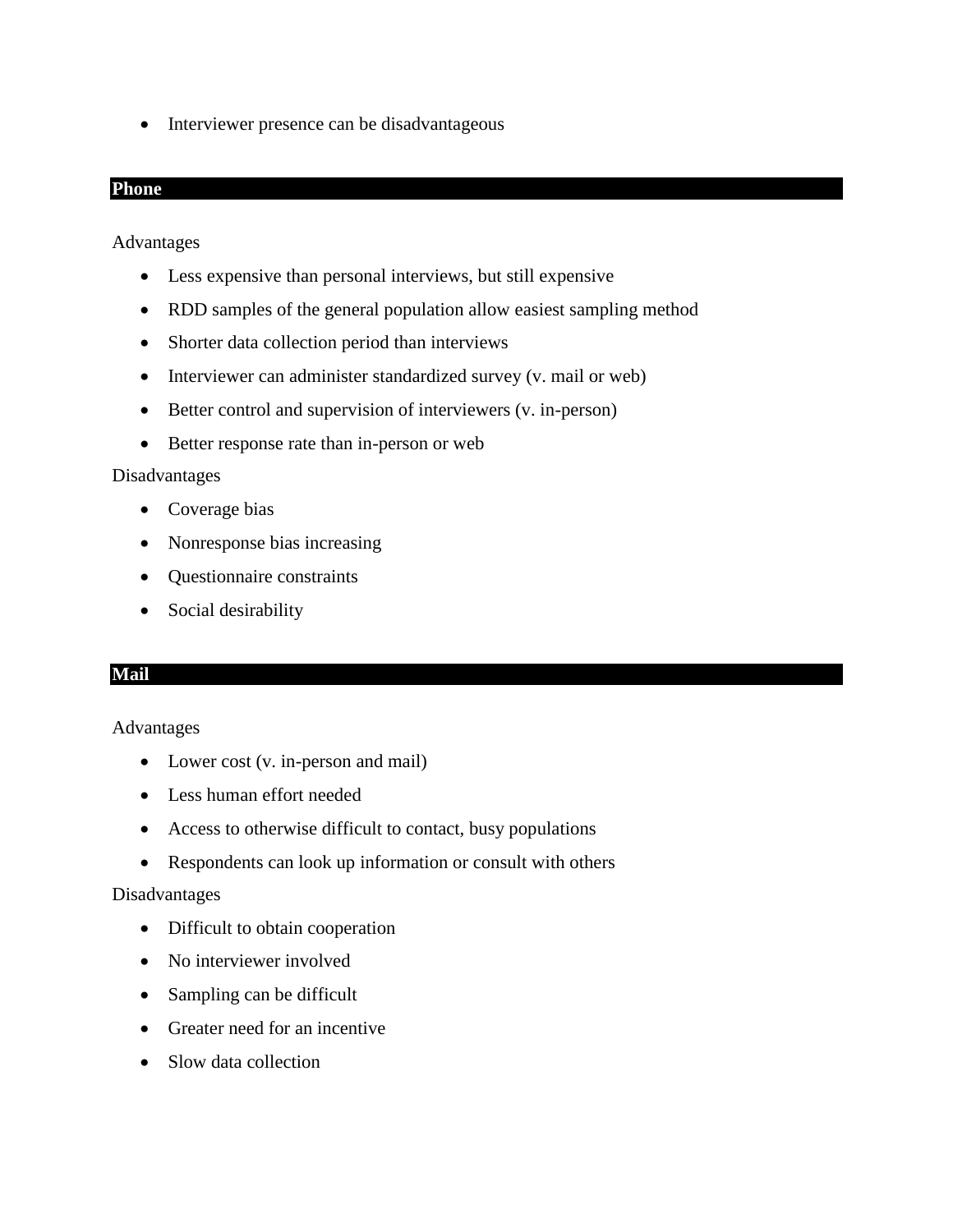# **Mail**

Advantages

- Lowest cost
- Can survey globally with ease
- Fastest data collection period
- Complex surveys can be easily implemented
- Sample size can be greater
- Multimedia easily incorporated
- Lack of interviewer

### Disadvantages

- Internet penetration and familiarity
- Representative samples of general population "impossible"
- Technology constraints on the user end
- Lack of interviewer